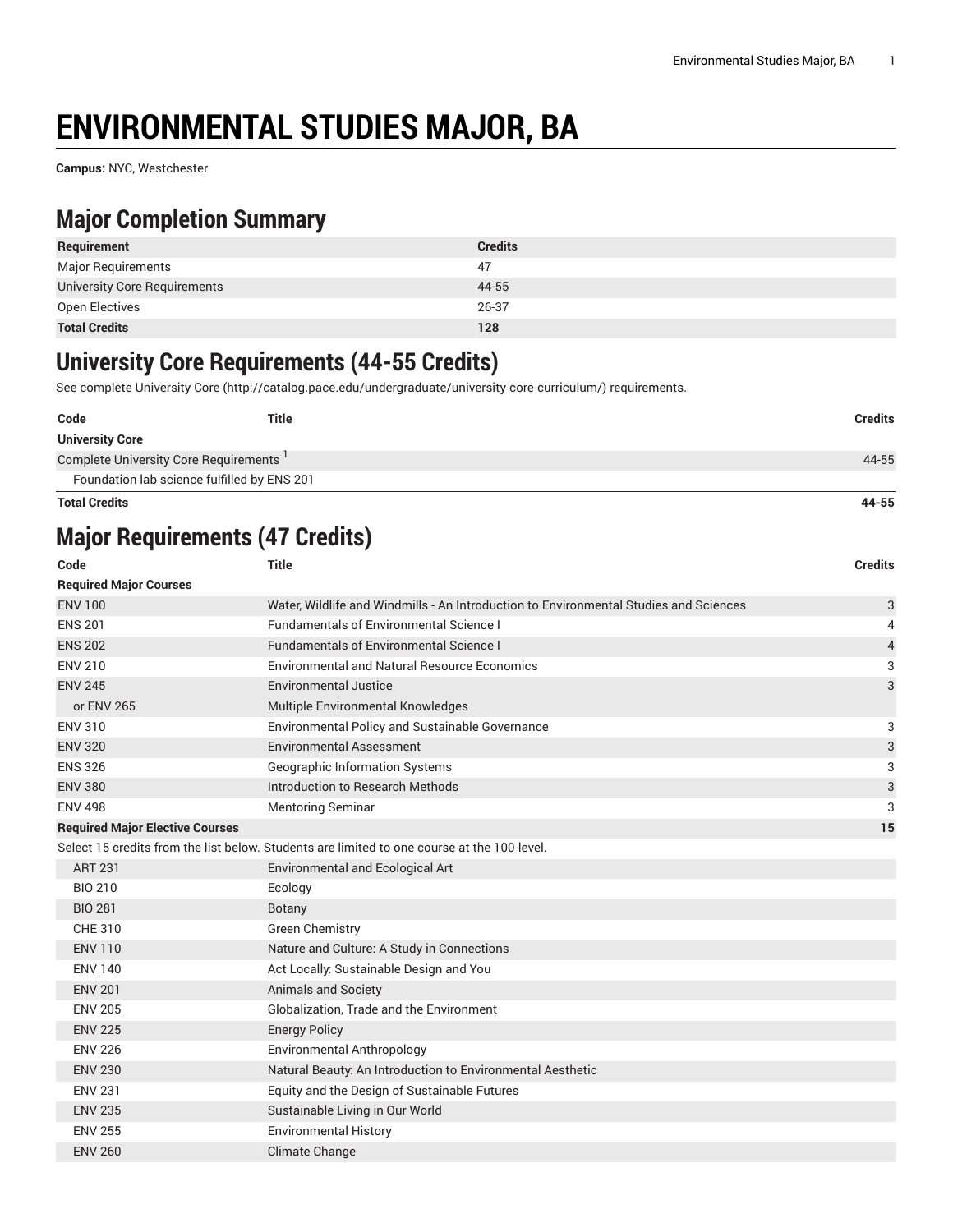| <b>ENV 265</b>  | Multiple Environmental Knowledges                            |
|-----------------|--------------------------------------------------------------|
| <b>ENV 274</b>  | Environmental Education and Interpretation                   |
| <b>ENV 275</b>  | Food Systems and Agroecology                                 |
| <b>ENV 285</b>  | <b>Food Revolutions: The Politics</b>                        |
| <b>ENV 288</b>  | Flora and Fauna of the Hudson Valley                         |
| <b>ENV 297</b>  | <b>Various Topics Courses</b>                                |
| <b>ENV 311</b>  | Development of Environmental Regulation                      |
| <b>ENV 315</b>  | <b>Topics on Political Ecology</b>                           |
| <b>ENV 344</b>  | Habitats of the Hudson Valley: Identification and Assessment |
| <b>ENV 390</b>  | Internship In Environmental Studies                          |
| <b>ENV 395</b>  | Independent Study in Environmental Science                   |
| <b>ENV 499</b>  | Senior Year Experience in Environmental Issues               |
| <b>INT 299J</b> | <b>Environmental Clinic I</b>                                |
| <b>INT 396A</b> | Topic: Ethical and Economic Challenges of Ecotourism         |
| <b>PHI 290</b>  | Philosophical Perspectives on Technology                     |
| <b>RES 296</b>  | Topics in Religious Studies                                  |

**Total Credits 47**

## **Open Electives (26-37 Credits)**

| Code                  | Title | <b>Credits</b> |
|-----------------------|-------|----------------|
| <b>Open Electives</b> |       |                |
| Select 26-37 credits  |       | 26-37          |
| <b>Total Credits</b>  |       | $26 - 37$      |

1 Includes UNV 101 First-Year Seminar: Introduction to University Community -Freshman Seminar (one credit) - for first-year freshman.

| <b>Course</b>                         | <b>Title</b>                                                                          | <b>Credits</b> |
|---------------------------------------|---------------------------------------------------------------------------------------|----------------|
| <b>First Year</b>                     |                                                                                       |                |
| Fall                                  |                                                                                       |                |
| <b>ENG 110</b>                        | Composition                                                                           | 3              |
| <b>ENV 100</b>                        | Water, Wildlife and Windmills - An Introduction to Environmental Studies and Sciences | 3              |
| <b>MAT 141</b>                        | Introductory Statistics for the Life Sciences                                         | 4              |
| <b>COM 200</b>                        | <b>Public Speaking</b>                                                                | 3              |
| <b>UNV 101</b>                        | First-Year Seminar. Introduction to University Community                              | $\mathbf{1}$   |
|                                       | <b>Credits</b>                                                                        | 14             |
| <b>Spring</b>                         |                                                                                       |                |
| <b>ENV 110</b>                        | Nature and Culture: A Study in Connections                                            | 3              |
| or ENV 140                            | or Act Locally: Sustainable Design and You                                            |                |
| <b>ENG 120</b>                        | <b>Critical Writing</b>                                                               | $\overline{4}$ |
| Two Learning Community (LC) courses   |                                                                                       | 6              |
|                                       | First Second Language Course. See Advisor for guidelines                              | 3              |
|                                       | Take any one remaining Area of Knowledge course or Open Elective course               |                |
|                                       | <b>Credits</b>                                                                        | 16             |
| <b>Second Year</b>                    |                                                                                       |                |
| Fall                                  |                                                                                       |                |
| <b>ENS 201</b>                        | <b>Fundamentals of Environmental Science I</b>                                        | 4              |
| <b>ENV 245</b>                        | <b>Environmental Justice</b>                                                          | 3              |
| or ENV 265                            | or Multiple Environmental Knowledges                                                  |                |
| <b>ENG 201</b>                        | Writing in the Disciplines                                                            | 3              |
|                                       | Take any one remaining Area of Knowledge course or Open Elective course               | 3              |
| Second Language Course, if applicable |                                                                                       | 3              |
|                                       | <b>Credits</b>                                                                        | 16             |